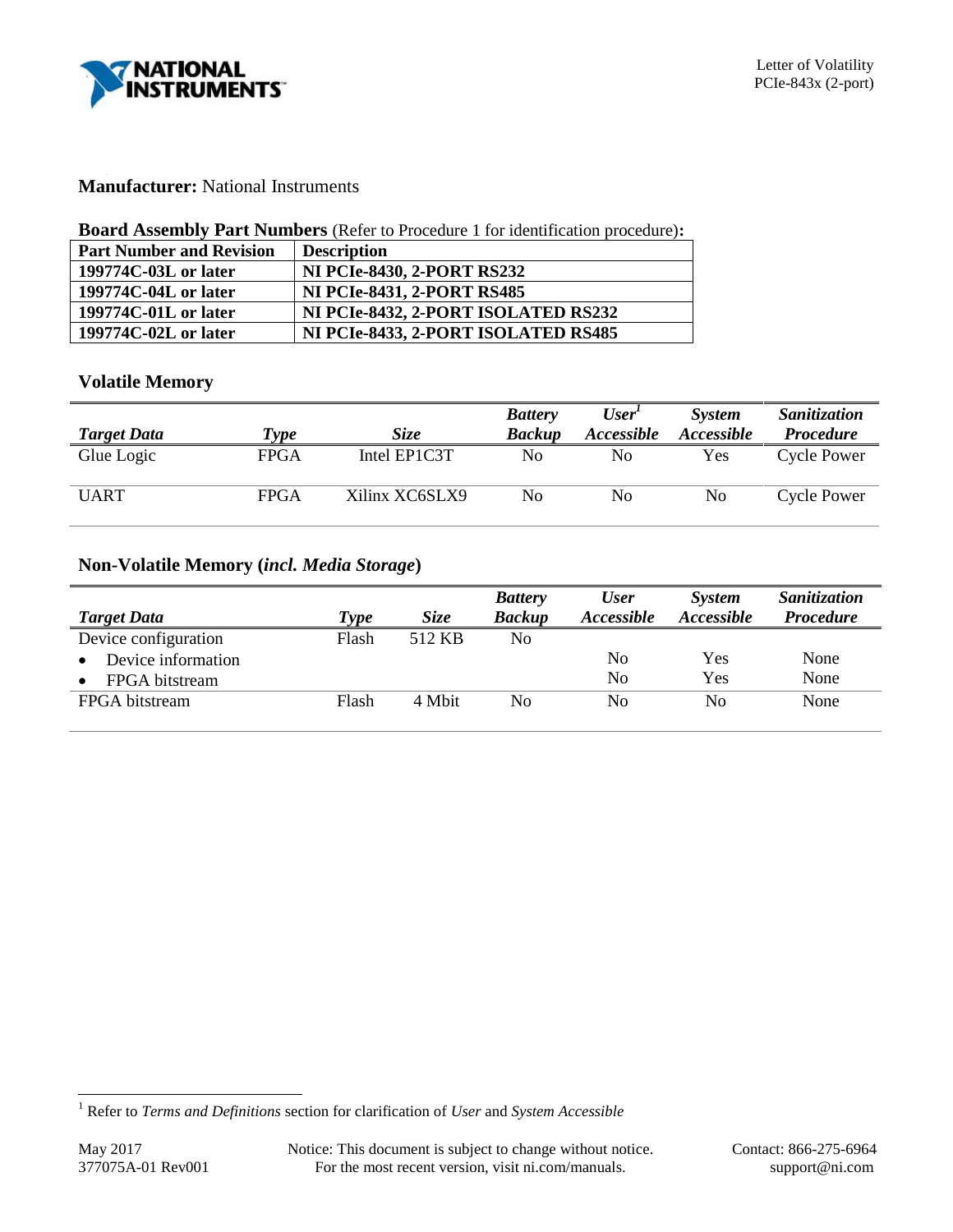

# **Procedures**

### **Procedure 1 – Board Assembly Part Number identification:**

To determine the Board Assembly Part Number and Revision, refer to the "Assy#" label applied to the surface of your product as marked by red on the drawing below. The Assembly Part Number should be formatted as "P/N: #####a-xyL" where "a" is the letter revision of the Board Assembly (eg. A, B, C…X) and the "xy" is the type definition (01 = 8432 2-port isolated,  $03 = 8430$  2-port,  $02 = 8433$  2-port isolated,  $04 = 8431$  2-port).